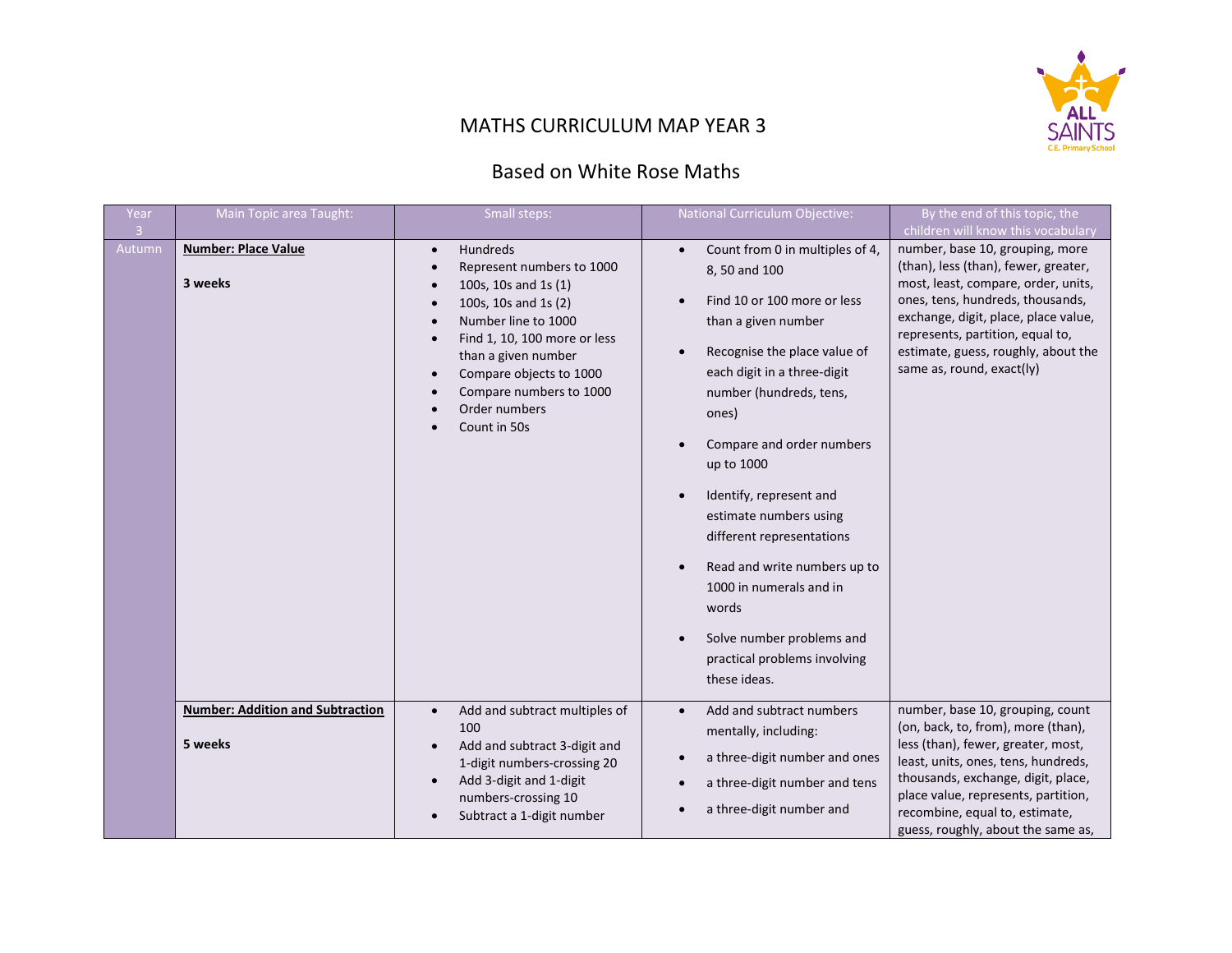|                                                                 | from a 3-digit number-<br>crossing 10<br>Add and subtract 3-digit and<br>$\bullet$<br>2-digit numbers -not crossing<br>100<br>Add 3-digit and 2-digit<br>numbers - crossing 100<br>Subtract a 2-digit number<br>$\bullet$<br>from a 3-digit number $-$<br>crossing 100<br>Add and subtract 100s<br>Spot the pattern -making it<br>explicit<br>Add and subtract a 2-digit and<br>3-digit numbers -not crossing<br>10 or 100.<br>Add a 2-digit and 3-digit<br>numbers-crossing 10 or 100<br>Subtract a 2-digit number<br>from a 3-digit number-<br>crossing 10 or 100.<br>Add two 3-digit numbers - not<br>crossing 10 or 100.<br>Add two 3-digit numbers -<br>crossing 10 or 100.<br>Subtract a 3-digit number<br>$\bullet$<br>from a 3-digit number $-$ no<br>exchange. | hundreds<br>Add and subtract numbers<br>$\bullet$<br>with up to three digits, using<br>formal written methods of<br>columnar addition and<br>subtraction<br>Estimate the answer to a<br>$\bullet$<br>calculation and use inverse<br>operations to check answers<br>Solve problems, including<br>$\bullet$<br>missing number problems,<br>using number facts, place<br>value, and more complex<br>addition and subtraction. | round, exact(ly), multiple of,<br>sequence, continue, predict, rule,<br>add, plus, sum, total, altogether,<br>subtract, take (away), minus, how<br>many more/fewer, difference<br>between                                                                                                                                                                                    |
|-----------------------------------------------------------------|-------------------------------------------------------------------------------------------------------------------------------------------------------------------------------------------------------------------------------------------------------------------------------------------------------------------------------------------------------------------------------------------------------------------------------------------------------------------------------------------------------------------------------------------------------------------------------------------------------------------------------------------------------------------------------------------------------------------------------------------------------------------------|----------------------------------------------------------------------------------------------------------------------------------------------------------------------------------------------------------------------------------------------------------------------------------------------------------------------------------------------------------------------------------------------------------------------------|------------------------------------------------------------------------------------------------------------------------------------------------------------------------------------------------------------------------------------------------------------------------------------------------------------------------------------------------------------------------------|
| <b>Number: Multiplication and</b><br><b>Division</b><br>3 weeks | Multiplication - equal groups<br>$\bullet$<br>Multiply by 3<br>$\bullet$<br>Divide by 3<br>The 3 times table<br>Multiply by 4<br>Divide by 4<br>The 4 times table<br>$\bullet$<br>Multiply by 8<br>Divide by 8<br>The 8 times table                                                                                                                                                                                                                                                                                                                                                                                                                                                                                                                                     | Recall and use multiplication<br>$\bullet$<br>and division facts for the 3, 4<br>and 8 multiplication tables<br>Write and calculate<br>$\bullet$<br>mathematical statements for<br>multiplication and division<br>using the multiplication tables<br>that they know, including for<br>two-digit numbers times one-<br>digit numbers, using mental<br>and progressing to formal                                             | multiple, multiplication, multiply,<br>lots of, groups of, product,<br>repeated addition, array,  times<br>as  (e.g. 3 times as long), scale up,<br>estimate, efficient, division,<br>inverse, lots of, groups of, array,<br>row, column, share equally, group<br>in , equal groups of, divide,<br>divided by, divided into, left (over),<br>remainder, efficient, partition |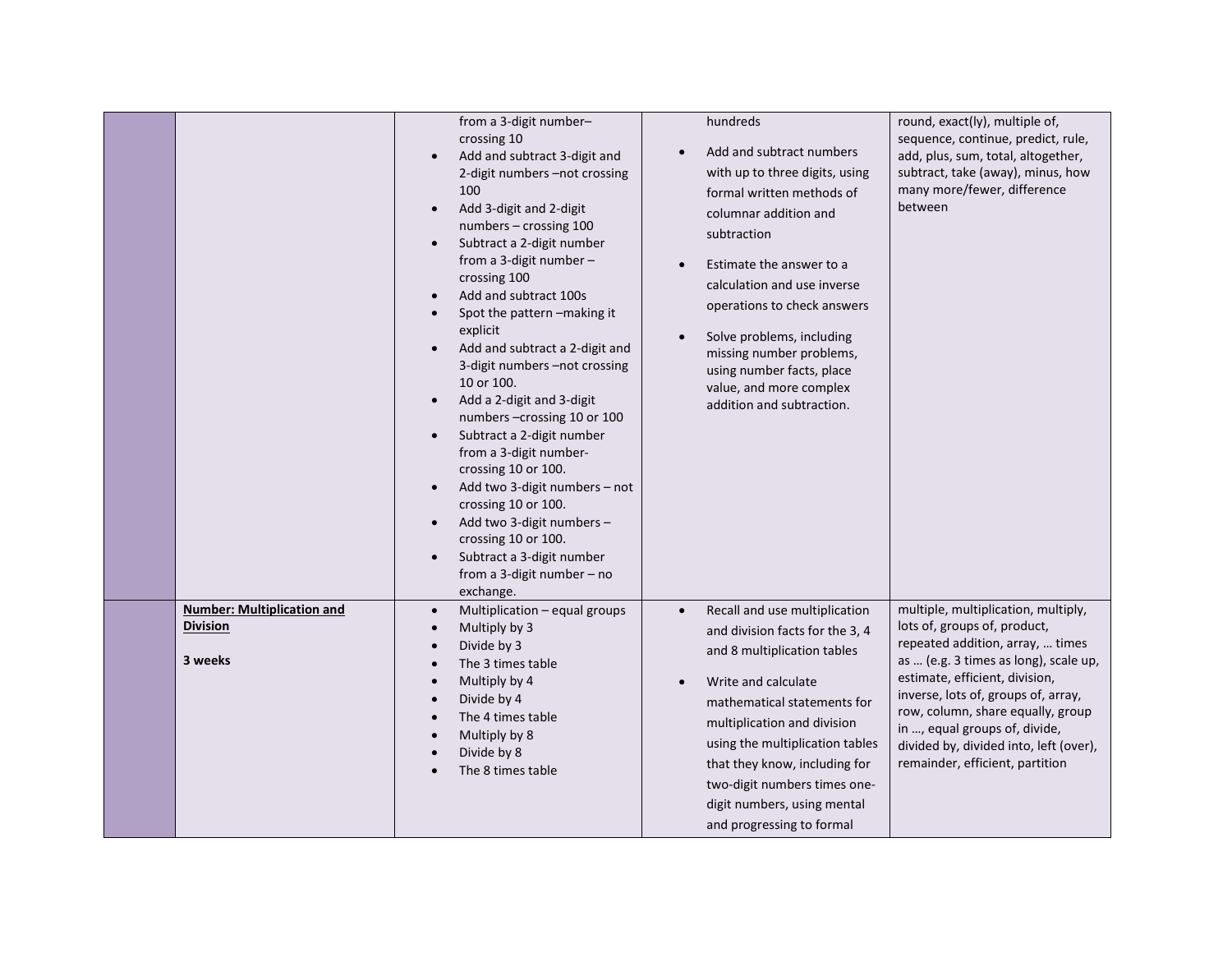|        |                                                                 |                                                                                                                                                                                                                                                                                                                                        | written methods<br>Solve problems, including<br>missing number problems,<br>involving multiplication and<br>division, including positive<br>integer scaling problems and<br>correspondence problems in<br>which n objects are connected<br>to m objects.<br>Count from 0 in multiples of 4,<br>8, 50 and 100.                                                                                                                                                                                                                                                                                                                                                                                                                                                                                                                                                                                                                                                                                                              |
|--------|-----------------------------------------------------------------|----------------------------------------------------------------------------------------------------------------------------------------------------------------------------------------------------------------------------------------------------------------------------------------------------------------------------------------|----------------------------------------------------------------------------------------------------------------------------------------------------------------------------------------------------------------------------------------------------------------------------------------------------------------------------------------------------------------------------------------------------------------------------------------------------------------------------------------------------------------------------------------------------------------------------------------------------------------------------------------------------------------------------------------------------------------------------------------------------------------------------------------------------------------------------------------------------------------------------------------------------------------------------------------------------------------------------------------------------------------------------|
| Spring | <b>Number: Multiplication and</b><br><b>Division</b><br>3 weeks | Comparing statements<br>$\bullet$<br><b>Related calculations</b><br>$\bullet$<br>Multiply 2-digits by 1-digiy (1)<br>$\bullet$<br>Multiply 2-digits by 1-digiy (2)<br>$\bullet$<br>Divide 2-digits by 1-digit (1)<br>$\bullet$<br>Divide 2-digits by 1-digit (2)<br>Divide 2-digits by 1-digit (3)<br><b>Scaling</b><br>How many ways? | multiple, multiplication, multiply,<br>Recall and use multiplication<br>$\bullet$<br>lots of, groups of, product,<br>and division facts for the 3, 4<br>repeated addition, array,  times<br>and 8 multiplication tables<br>as  (e.g. 3 times as long), scale up,<br>estimate, efficient, division,<br>Write and calculate<br>$\bullet$<br>inverse, lots of, groups of, array,<br>mathematical statements for<br>row, column, share equally, group<br>multiplication and division<br>in , equal groups of, divide,<br>using the multiplication tables<br>divided by, divided into, left (over),<br>remainder, efficient, partition<br>that they know, including for<br>two-digit numbers times one-<br>digit numbers, using mental<br>and progressing to formal<br>written methods<br>Solve problems, including<br>missing number problems,<br>involving multiplication and<br>division, including positive<br>integer scaling problems and<br>correspondence problems in<br>which n objects are connected<br>to m objects. |
|        | <b>Measurement: Money</b>                                       | Pounds and pence<br>$\bullet$                                                                                                                                                                                                                                                                                                          | Add and subtract amounts of<br>money, coin, note, penny, pence,<br>$\bullet$                                                                                                                                                                                                                                                                                                                                                                                                                                                                                                                                                                                                                                                                                                                                                                                                                                                                                                                                               |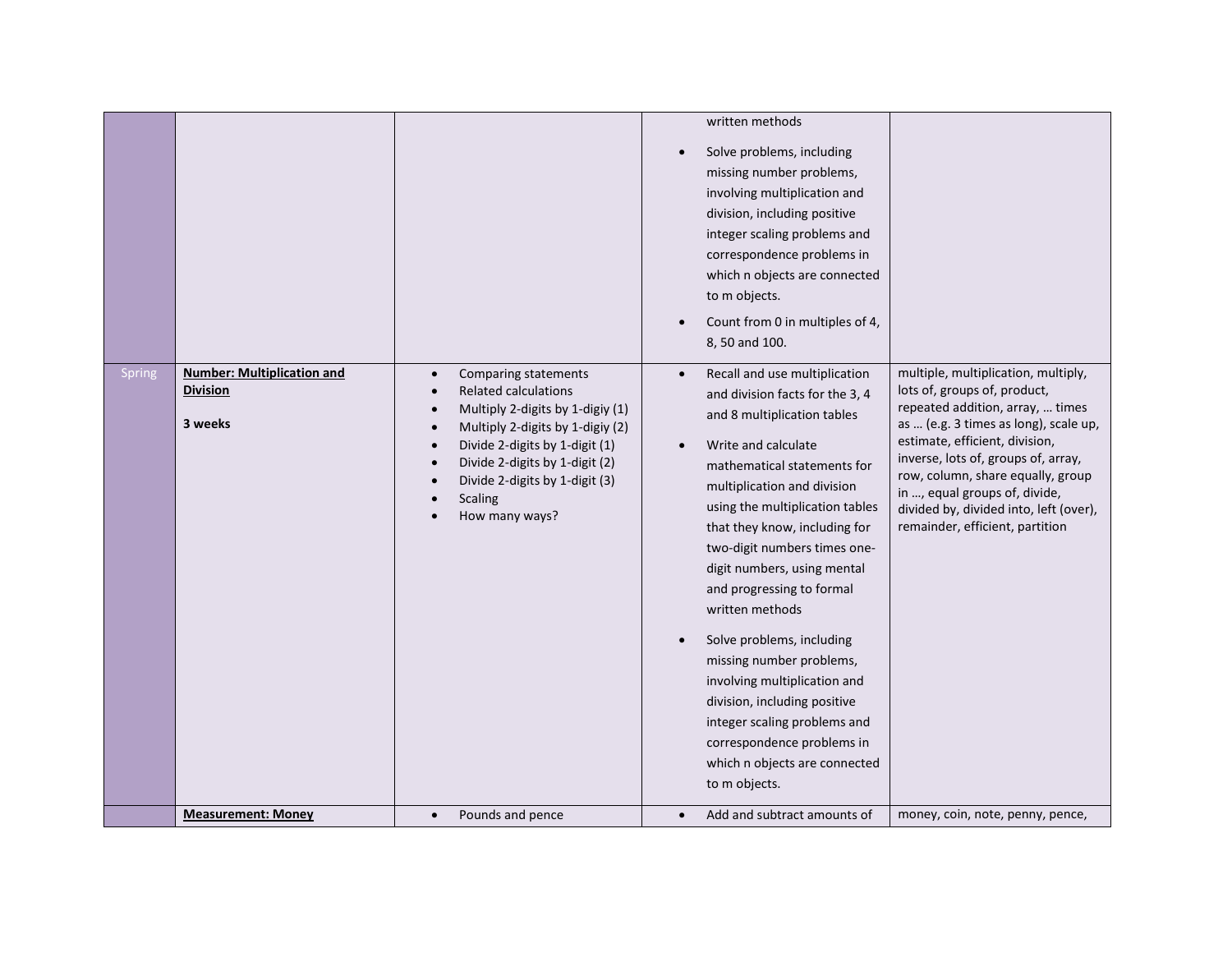| 1 week                                                 | Convert pounds and pence<br>$\bullet$<br>Add money<br>Subtract money<br>Give change                                                                                                                                                                                                                                                                        | money to give change, using<br>both £ and p in practical<br>contexts.                                                                                                                                                                                                                        | pound (£), price, cost, buy, bought,<br>sell, sold, spend, spent, pay,<br>change, dear, costs more,<br>more/most expensive, cheap, costs<br>less, cheaper,, less/least expensive,<br>how much? how many?, total,<br>amount, value, worth                                                                             |
|--------------------------------------------------------|------------------------------------------------------------------------------------------------------------------------------------------------------------------------------------------------------------------------------------------------------------------------------------------------------------------------------------------------------------|----------------------------------------------------------------------------------------------------------------------------------------------------------------------------------------------------------------------------------------------------------------------------------------------|----------------------------------------------------------------------------------------------------------------------------------------------------------------------------------------------------------------------------------------------------------------------------------------------------------------------|
| <b>Statistics</b><br>2 weeks                           | Pictograms<br>$\bullet$<br>Bar charts<br><b>Tables</b>                                                                                                                                                                                                                                                                                                     | Interpret and present data<br>$\bullet$<br>using bar charts, pictograms<br>and tables<br>Solve one-step and two-step<br>$\bullet$<br>questions [for example, 'How<br>many more?' and 'How many<br>fewer?'] using information<br>presented in scaled bar charts<br>and pictograms and tables. | graph, tally, block graph,<br>pictogram, bar chart, frequency<br>table, axis/axes, label, title,<br>popular, common, add, plus, sum,<br>total, altogether, subtract, take<br>(away), minus, how many<br>more/fewer, difference between,<br>efficient                                                                 |
| <b>Measurement: Length and</b><br>Perimeter<br>3 weeks | Measure length<br>$\bullet$<br>Equivalent lengths -m and cm<br>$\bullet$<br>Equivalent lengths -mm and<br>$\bullet$<br>cm<br>Compare lengths<br>$\bullet$<br>Add lengths<br>Subtract lengths<br>Measure perimeter<br>$\bullet$<br>Calculate perimeter<br>$\bullet$                                                                                         | Measure, compare, add and<br>$\bullet$<br>subtract: lengths (m/cm/mm);<br>mass (kg/g); volume/capacity<br>(I/ml)<br>Measure the perimeter of<br>simple 2-D shapes                                                                                                                            | measure, compare, length, width,<br>height, distance, perimeter, unit,<br>centimetre (cm), metre (m),<br>kilometre (km), ruler, metre stick,<br>tape measure, add, plus, sum, total,<br>altogether, subtract, take (away),<br>minus, how many more/fewer,<br>difference between, efficient,<br>perimeter, equivalent |
| <b>Number: Fractions</b><br>2 weeks                    | Unit and non-unit fractions<br>$\bullet$<br>Making the whole<br>$\bullet$<br><b>Tenths</b><br>$\bullet$<br>Count in tenths<br>$\bullet$<br>Tenths as decimals<br>$\bullet$<br>Fractions on a number line<br>Fractions of a set of objects<br>$\bullet$<br>(1)<br>Fractions of a set of objects<br>$\bullet$<br>(2)<br>Fractions of a set of objects<br>(3) | Count up and down in tenths;<br>recognise that tenths arise<br>from dividing an object into<br>10 equal parts and in dividing<br>one-digit numbers or<br>quantities by 10<br>Recognise, find and write<br>fractions of a discrete set of<br>objects: unit fractions and                      | part, equal parts, fraction, one<br>whole, one half, two halves, one<br>quarter, two quarters, three<br>quarters, four quarters, one third,<br>two thirds, three thirds, one tenth,<br>numerator, denominator, unit<br>fraction, non-unit fraction                                                                   |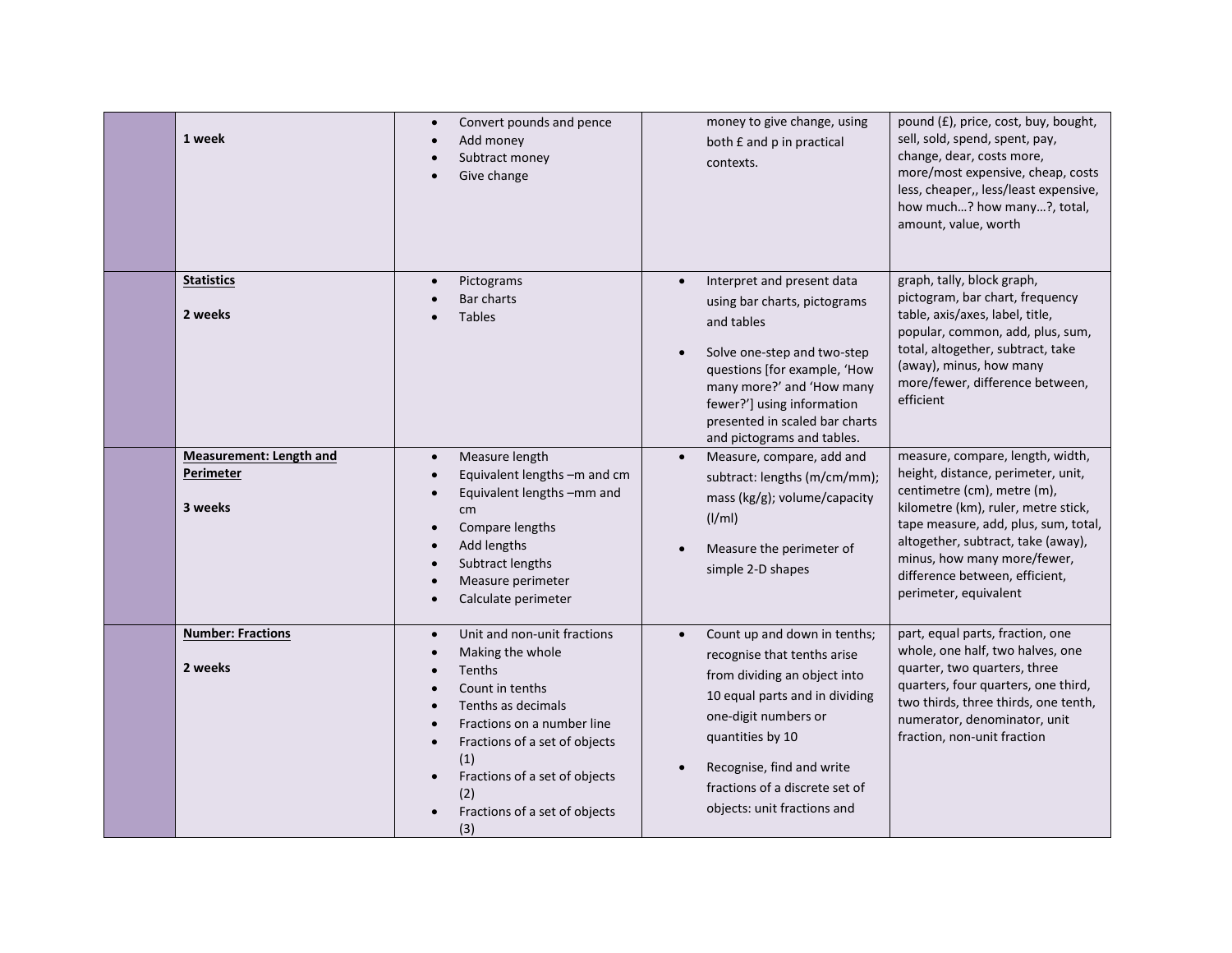| Summer | <b>Number: Fractions</b><br>3 weeks | Equivalent fractions (1)<br>$\bullet$<br>Equivalent fractions (2)<br>$\bullet$<br>Equivalent fractions (3)<br>Compare fractions<br>Order fractions<br><b>Add fractions</b><br><b>Subtract fractions</b>                                                                                                               | non-unit fractions with small<br>denominators<br>Recognise and use fractions as<br>numbers: unit fractions and<br>non-unit fractions with small<br>denominators<br>Solve problems that involve all<br>$\bullet$<br>of the above.<br>Recognise and show, using<br>$\bullet$<br>diagrams, equivalent fractions<br>with small denominators<br>Add and subtract fractions<br>$\bullet$<br>with the same denominator<br>within one whole [for | part, equal parts, fraction, one<br>whole, one half, two halves, one<br>quarter, two quarters, three<br>quarters, four quarters, one third,<br>two thirds, three thirds, one tenth,<br>numerator, denominator, unit<br>fraction, non-unit fraction,<br>equivalent, compare, order, add, |
|--------|-------------------------------------|-----------------------------------------------------------------------------------------------------------------------------------------------------------------------------------------------------------------------------------------------------------------------------------------------------------------------|------------------------------------------------------------------------------------------------------------------------------------------------------------------------------------------------------------------------------------------------------------------------------------------------------------------------------------------------------------------------------------------------------------------------------------------|-----------------------------------------------------------------------------------------------------------------------------------------------------------------------------------------------------------------------------------------------------------------------------------------|
|        |                                     |                                                                                                                                                                                                                                                                                                                       | example, $\frac{5}{7} + \frac{1}{7} = \frac{6}{7}$ ]<br>Compare and order unit<br>fractions, and fractions with<br>the same denominators<br>Solve problems that involve all<br>of the above                                                                                                                                                                                                                                              | subtract                                                                                                                                                                                                                                                                                |
|        | <b>Measurement: Time</b><br>3 weeks | Months and years<br>$\bullet$<br>Hours in a day<br>$\bullet$<br>Telling the time to five<br>$\bullet$<br>minutes<br>Telling the time to the minute<br>Using a.m and p.m<br>24-hour clock<br>$\bullet$<br>Finding the duration<br>$\bullet$<br>Comparing durations<br>Start and end times<br>Measuring time in seconds | Tell and write the time from<br>$\bullet$<br>an analogue clock, including<br>using Roman numerals from I<br>to XII, and 12-hour and 24-<br>hour clocks<br>Estimate and read time with<br>increasing accuracy to the<br>nearest minute<br>Record and compare time in<br>terms of seconds, minutes                                                                                                                                         | analogue, digital, 12-hour, 24-hour,<br>hour, minute, second, o'clock, half,<br>quarter, past, to, a.m., p.m.,<br>morning, afternoon, evening, night,<br>midnight, day, days of the week,<br>month, months of the year, year,<br>leap year, how long                                    |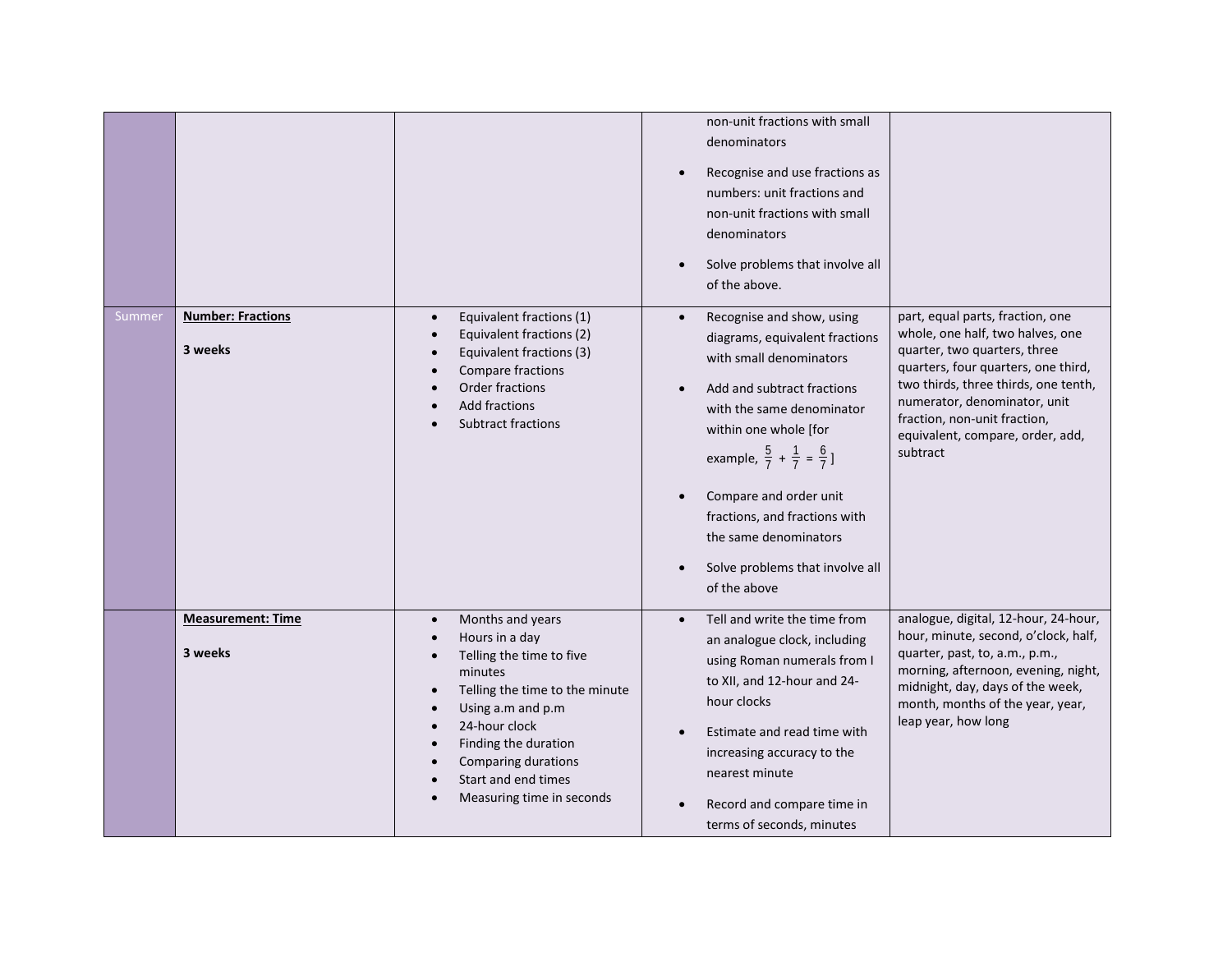| <b>Geometry: Properties of shape</b> | Turns and angles<br>$\bullet$                                                                                                                                                                                                                                  | and hours<br>Use vocabulary such as<br>$\bullet$<br>o'clock, a.m./p.m., morning,<br>afternoon, noon and midnight<br>Know the number of seconds<br>$\bullet$<br>in a minute and the number of<br>days in each month, year and<br>leap year<br>Compare durations of events<br>$\bullet$<br>[for example to calculate the<br>time taken by particular<br>events or tasks]<br>Draw 2-D shapes and make 3-<br>$\bullet$                                                                                                                                                                | draw (accurately), describe,                                                                                                                                                                                                                                                                                                                                                                                                                                                               |
|--------------------------------------|----------------------------------------------------------------------------------------------------------------------------------------------------------------------------------------------------------------------------------------------------------------|-----------------------------------------------------------------------------------------------------------------------------------------------------------------------------------------------------------------------------------------------------------------------------------------------------------------------------------------------------------------------------------------------------------------------------------------------------------------------------------------------------------------------------------------------------------------------------------|--------------------------------------------------------------------------------------------------------------------------------------------------------------------------------------------------------------------------------------------------------------------------------------------------------------------------------------------------------------------------------------------------------------------------------------------------------------------------------------------|
| 2 weeks                              | Right angles in shapes<br>Compare angles<br>$\bullet$<br>Draw accurately<br>Horizontal and vertical<br>Parallel and perpendicular<br>$\bullet$<br>Recognise and describe 2-D<br>$\bullet$<br>shapes<br>Recognise and describe 3-D<br>shapes<br>Make 3-D shapes | D shapes using modelling<br>materials<br>Recognise 3-D shapes in<br>$\bullet$<br>different orientations and<br>describe them<br>Recognise angles as a<br>$\bullet$<br>property of shape or a<br>description of a turn<br>Identify right angles, recognise<br>$\bullet$<br>that two right angles make a<br>half-turn, three make three<br>quarters of a turn and four a<br>complete turn; identify<br>whether angles are greater<br>than or less than a right angle<br>Identify horizontal and vertical<br>$\bullet$<br>lines and pairs of<br>perpendicular and parallel<br>lines. | recognise, angle, property, 2-D, flat,<br>curved, straight, corner, side, right<br>angle, circle, semi-circle, triangle,<br>square, rectangle, oblong,<br>pentagon, hexagon, octagon,<br>quadrilateral, horizontal, vertical,<br>parallel, perpendicular, 3-D, 3<br>dimensional, polyhedron, cube,<br>cuboid, pyramid, sphere, hemi-<br>sphere, cone, cylinder, prism, face,<br>surface, edge, vertex, vertices, right<br>angle, greater than, less than,,<br>symmetrical, non-symmetrical |